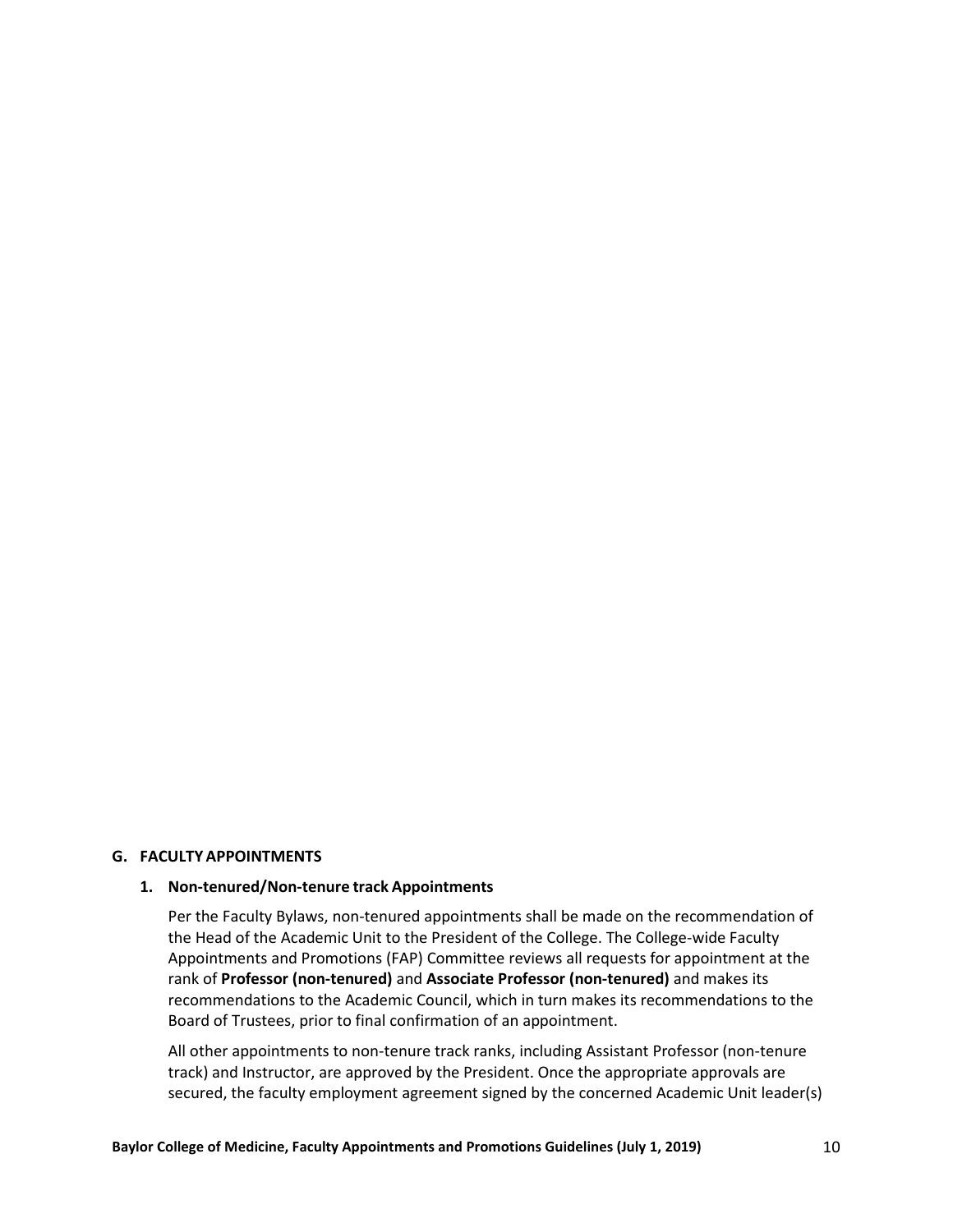of the College is the official offer made on behalf of the College. Although the Academic Unit may correspond with the candidate in order to outline the department's expectations of the new faculty member, the agreement signed by the concerned Academic Unit leader(s) is the official offer made on behalf of the College.

# **2. Tenure TrackAppointments**

New appointments to tenure track, regardless of level, must be approved by the President. Offer letters to tenure track faculty should be signed by the Chair and/or concerned Academic Unit leader(s) of the College, and copies of the signed faculty employment agreement (including seed schedules if relevant) should be maintained in the department, the Office of Faculty Affairs, and Records (Human Resources).

The faculty employment agreement signed by the concerned Academic Unit leader(s) is the official offer made on behalf of the College. Although Chairs and Section Chiefs will communicate with newly hired faculty about their recruitment offer, only the agreement signed by the concerned Academic Unit leader(s) is the official offer made on behalf of the College.

# **3. TenuredAppointments**

New appointments to tenure, regardless of level, must be approved by the President of the College. Faculty employment agreements to tenured faculty should be signed by the Chair and/or concerned Academic Unit leader(s) and copies of the signed agreement (including seed schedules if relevant) should be maintained in the department, the Office of Faculty Affairs, Records (Human Resources) and the Office of General Counsel.

Appointments at the level of **Associate Professor (tenured)** or **Professor (tenured)** require review and approval by the FAP Committee, the Academic Council, and the Board of Trustees. Once the appropriate approvals are secured, the faculty employment agreement signed by the concerned Academic Unit leader(s) is the official offer made on behalf of the College. Although Chairs and Section Chiefs will communicate with newly hired faculty about their recruitment offer, only the agreement signed by the concerned Academic Unit leader(s) is the official offer made on behalf of the College.

# **4. Non-Ranked Faculty Appointments for Healthcare Providers**

New appointments to the title of **Faculty Clinician** are initiated by the Senior Vice President and Dean of Clinical Affairs or designee in collaboration with the corresponding Academic Department Chair or Unit Head, who additionally will approve the appointment before submission to the Office of Faculty Affairs. This title applies to full-time and part-time medical providers (MDs and other degrees) who are employed by Baylor College of Medicine and practice at an affiliated healthcare location (such as Baylor St. Luke's Medical Group). Faculty Clinician appointments are approved by the President. Once the appropriate approvals are secured, the faculty employment agreement signed by the concerned Academic Unit leader(s) of the College is the official offer made on behalf of the College. Although the Academic Unit or affiliated healthcare organization may correspond with the candidate in order to outline expectations of the new faculty member, the agreement signed by the concerned Academic Unit leader(s) is the official offer made on behalf of the College.

### **5. Voluntary Appointments**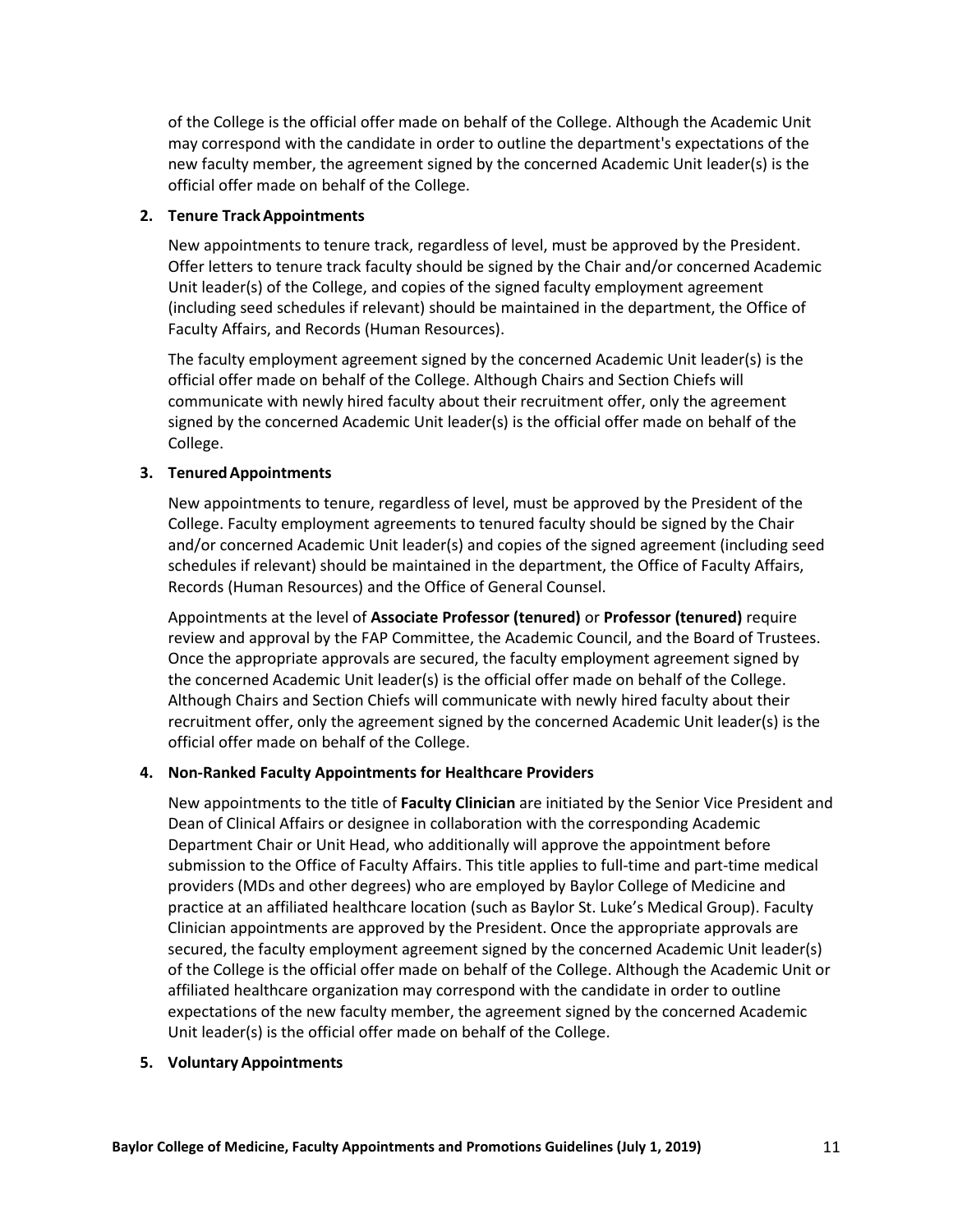The Voluntary faculty vary in their contributions to the efforts of the College. Each Academic Unit may designate within the internal records of the College certain faculty who provide less effort than others as having "Voluntary (Courtesy)" appointments. Each Voluntary faculty member is expected to provide some direct effort to the missions of the College or an Affiliated Institution.

Each faculty member with a voluntary "clinical" designation should be appointed within the Baylor Academic Unit or department most aligned with her or his area of practice or specialization, or service to the respective unit or department.

A request may be made for an appointment at a corresponding Voluntary title for a faculty member who retires from the Full-time or Part-time faculty without an Emeritus designation.

### **Voluntary Faculty Appointment Documentation**

Since members of the Voluntary faculty often apply to the College for an appointment, Voluntary candidates must satisfy specific written requirements of the Academic Unit or department in which the appointment is to be held. At a minimum, candidates must fulfill the following requirements.

- Candidates must provide evidence of proper training for the position for which they apply, but this may not necessarily require certification by the respective specialty board.
- Candidates must demonstrate appropriate moral, ethical, and humanitarian characteristics.
- Candidates must exhibit potential for contribution to the overall program in one or more mission areas of the College.

The Academic Unit may establish additional written requirements for appointments or promotions of faculty members with voluntary appointments.

Individuals with terminal degrees and appropriate licensures or certifications relevant to their contributions within a department (e.g., M.D., D.O., Ph.D., D.N.P., or M.S. in a health profession) are eligible for appointment to voluntary status.

The following criteria should be applied for the evaluation of candidates for appointment to or promotion within the Voluntary clinical faculty.

- **Clinical Instructor of (Department)**. It is expected that individuals with this appointment will have an appropriate terminal degree, and have completed required training relevant to their specialty. Board certification in a specialty or subspecialty discipline may be required, as appropriate, by some Academic units or departments.
- **Clinical Assistant Professor of (Department)**. Must fulfill criteria for Clinical Instructor, and demonstrate experience in clinical care positions involving teaching or other contributions to the mission of an Academic unit or department (typically a minimum of three years of clinical teaching or other contributions). Board certification in a specialty or subspecialty discipline may be required, as appropriate, by some departments.
- **Clinical Associate Professor of (Department)**. Must fulfill criteria for Clinical Assistant Professor, provide evidence of sustained excellence in contributions to clinical teaching or other service to an Academic unit or clinical department (typically five or more years of experience as a Clinical Assistant Professor or equivalent), and demonstrate a local or regional reputation for clinical accomplishments, as verified by three letters of recommendation from peers at the same or higher academic rank of the proposed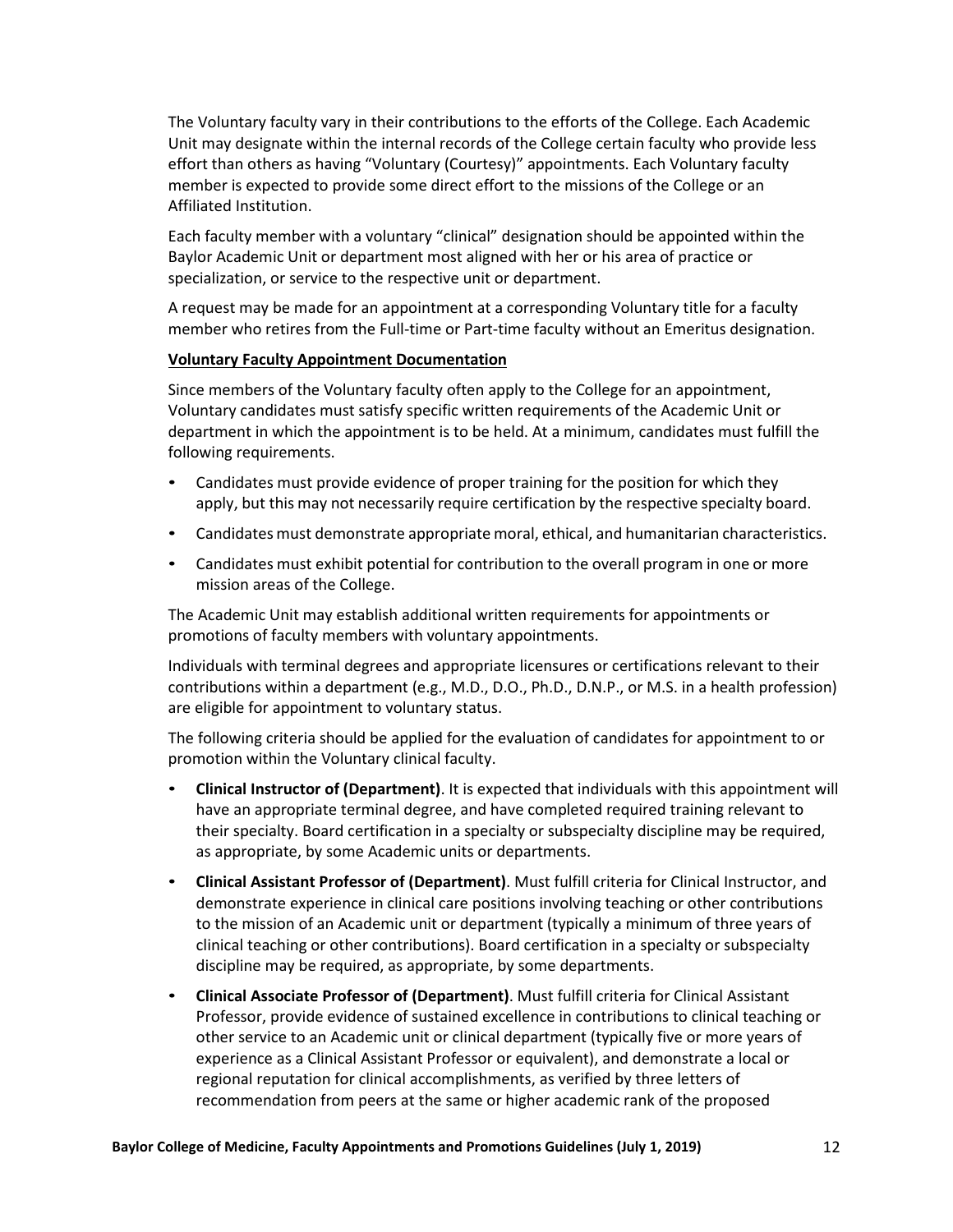appointment or promotion, or with comparable clinical experience (if not affiliated with an academic institution).

• **Clinical Professor of (Department)**. Must fulfill criteria for Clinical Associate Professor, demonstrate significant and sustained achievements as a clinical teacher, administrative leader or master clinician (typically five or more years of experience as a Clinical Associate Professor or equivalent), and evidence of a regional or national reputation for clinical excellence and leadership or a major contribution to the mission-related goals of a department. These accomplishments should be verified by six letters of recommendation from peers at the same or higher academic rank of the proposed appointment or promotion, or with comparable clinical experience (if not affiliated with an academic institution).

# **Re-Appointment of Voluntary Faculty**

Voluntary faculty appointments are made annually. Re-appointment of Voluntary faculty is not assured by the College and may be denied if the Primary Academic Unit chooses not to reappoint individuals who do not provide applicable service towards the department's missions.

The following guidelines should be considered for Voluntary Faculty re-appointments.

- Continued satisfaction of the requirements for initial appointments.
- Evidence of scholarly activities at Baylor or its affiliated hospitals.
- Attendance and active participation in departmental or divisional conferences or meetings.
- Teaching contributions in the departmental or divisional educational programs.
- Serve as principal or participating investigator on projects which are important to biomedical science.
- Assignment to standing and/or ad hoc committees of the Academic Unit or College.
- Engage in special activities supportive of the Academic Unit other than teaching, research, and patient care. These may include development, public information, professional information, and public service.

The Academic Unit may establish additional written requirements for reappointment.

### **6. SecondaryAppointments**

A faculty member may hold a **secondary appointment** in addition to the primary appointment. Multiple secondary appointments are permitted if the faculty member contributes significant effort to each Academic Unit in which a secondary appointment is to be held.

The academic rank in a secondary department **cannot be higher** than that held in the primary department.

It is not mandatory that a secondary department request a promotion to coincide with the action of the primary department.

A faculty member holding either a Full-time or Part-time appointment in the Primary Academic Unit **cannot hold a qualified (Voluntary) rank** in any secondary department; such an individual must hold an appropriate unqualified rank in the Secondary Academic Unit. A person who holds a Voluntary appointment in the Primary Academic Unit may hold Voluntary appointments with the same prefix and at the same or lower rank in a secondary department.